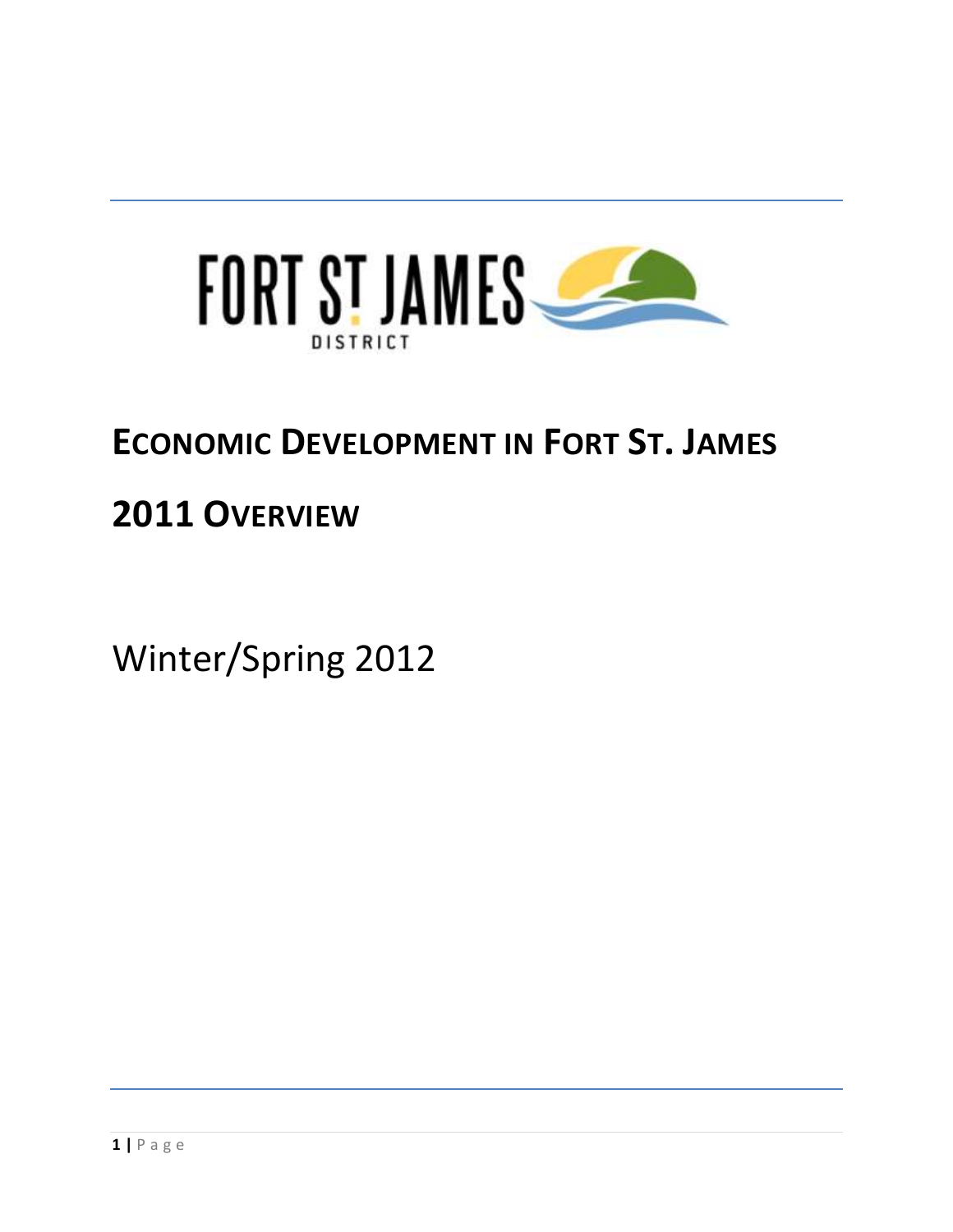### Index

| Visitor Information Centre: Visitor Statistics and Profile |
|------------------------------------------------------------|
|                                                            |
|                                                            |
|                                                            |
|                                                            |
|                                                            |
|                                                            |
|                                                            |
|                                                            |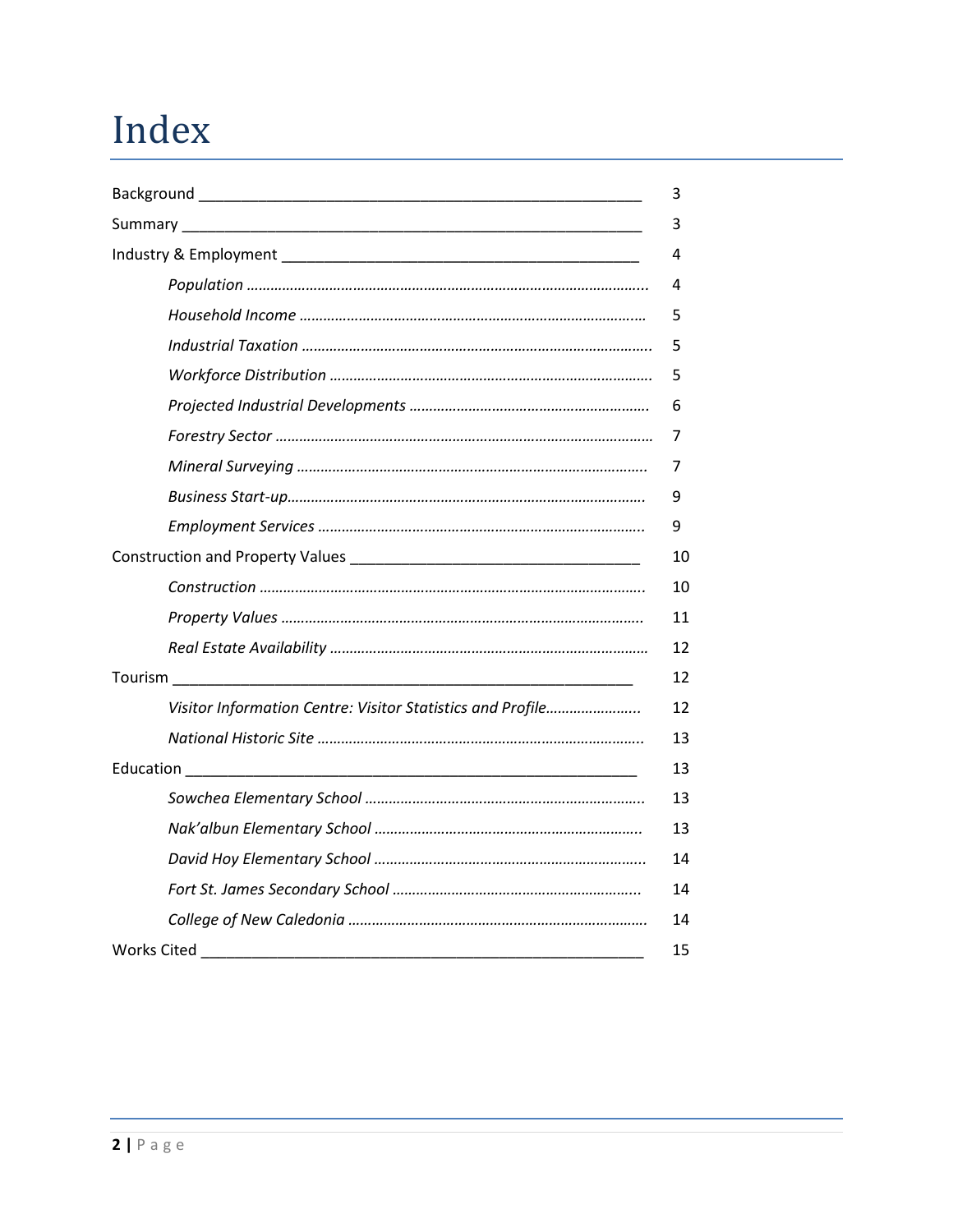# Background

This Economic Development Report has been developed to act as a tool for assessing current positioning of economic development in Fort St. James as well as to serve as a tool for exploring projected trends in Economic Development. This report looks at four sectors within the Fort St. James Economy: Industry/Employment, Housing, Tourism and Education.

The majority of the information presented in this report has been collected through the 2006 Canada Census, through information tracked in the municipal office as well as through contacting a variety of local organizations which track their own indicators of organizational growth. Groups contacted include the College of New Caledonia, the Fort St. James Visitor Information Centre, the Fort St. James National Historic Site, BC Assessment, the BC Ministry of Energy and Mines, Fort Outreach Employment Centre, and local educational institutions.

### Summary

The findings presented in this report suggest modest growth in all areas as compared to 2008/2009 statistics. While in some cases numbers have surpassed previous levels, other areas remain consistent. The following is a summary of some of the most striking findings included in this research:

- The level of household income in Fort St. James was \$67,671 in 2005, higher than the estimated provincial average of \$52,709 per household for the same year.
- The 2011 Census' preliminary statistics on population show Fort St. James as the second-fastest growing community in all of British Columbia, with a growth rate of 25%.
- Projected industrial developments anticipate a potential population increase of 47% for Fort St. James by 2014.
- Property valuation is reflecting an influx in anticipated population base, with a 16.66% increase in residential property values between 2011 and 2012, compared to a 2.36% increase in property values for the Prince George region as a whole.
- In 2011 there were a total of 19 construction permits approved and 14 new residences built, compared to 14 permits and 2 residences built in 2010.
- Commercial property values rose 19% between 2011 and 2012, in part due to investments made through the District/ Chamber of Commerce's Downtown Revitalization Project which included upgrades to building facades, signage, shrubs and trees in the downtown core.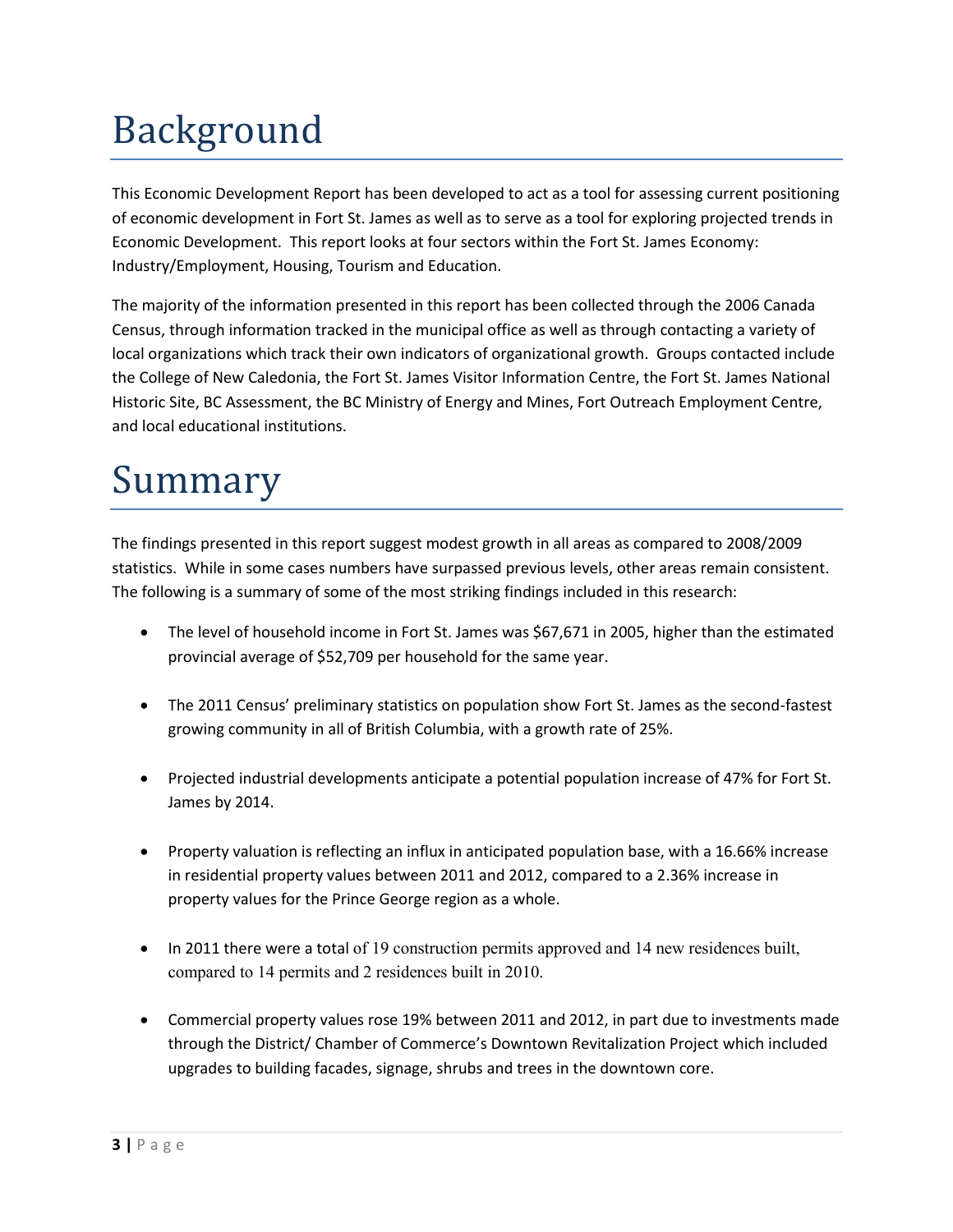- Both 2010 and 2011 saw industrial property taxes increase by only 2.5% (each year). In 2011 the municipal mill rate for industrial properties was \$55.112 for every \$1000 assessed value.
- The District of Fort St. James has adopted an Industrial Revitalization Tax Exemption policy that limits increases in property taxes for Heavy Industrial properties where eligible improvements have been made.
- In 2010 there were 10 active mineral surveying corporations operating within a 250 km radius of Fort St. James and 18 in the Omineca Region.
- Between 2010 and 2011 the number of new clients at the local Fort St. James employment service agency jumped 18.5%, representing a 4 year high in case files. They directly found employment for 152 clients, an increase of 30%, and posted 15% more job opportunities than the year previous.
- In 2011 there were 419 business licenses registered with the District of Fort St. James, up 8% from 2010. A total of 44 new businesses took on registration, nearly doubling the number of new licensees from 2010. New businesses licenses made up 11% of all businesses registered in 2011.
- The Parks Canada operated Fort St. James National Historic Site recorded 12,204 visitors in 2011. This offers an increase of 888 visitors ( 7.8%) over 2010. This increase is attributed to school student visits and increased community visitation, showing greater local and regional engagement with the site as well as regional and outside marketing.
- In 2011 there were 134 full time students at the College of New Caledonia Fort St. James satellite location. The mine industry certificate course being offered for the first time in 2010/2011 ran at full capacity and saw 90% employment for graduates.

## Industry & Employment

### **Population**

The 2006 Census provides the most expansive demographic information on Fort St. James' population at the time of this report's release. The population of Fort St. James in 2006 was 1355, a decline of 6.8% from 2001. Trends and projections in industrial development suggest that this number will increase by 2014 by 335 new residents or 20% using a formula of  $[(x/2) 2.5 + (x/2)]$ , where x is the number of anticipated new residents to move to town as a result of new industrial development and labour opportunities. To derive this estimate it is assumed that 50% of operational employees for the Mt. Milligan Mine will choose to live in Fort St. James.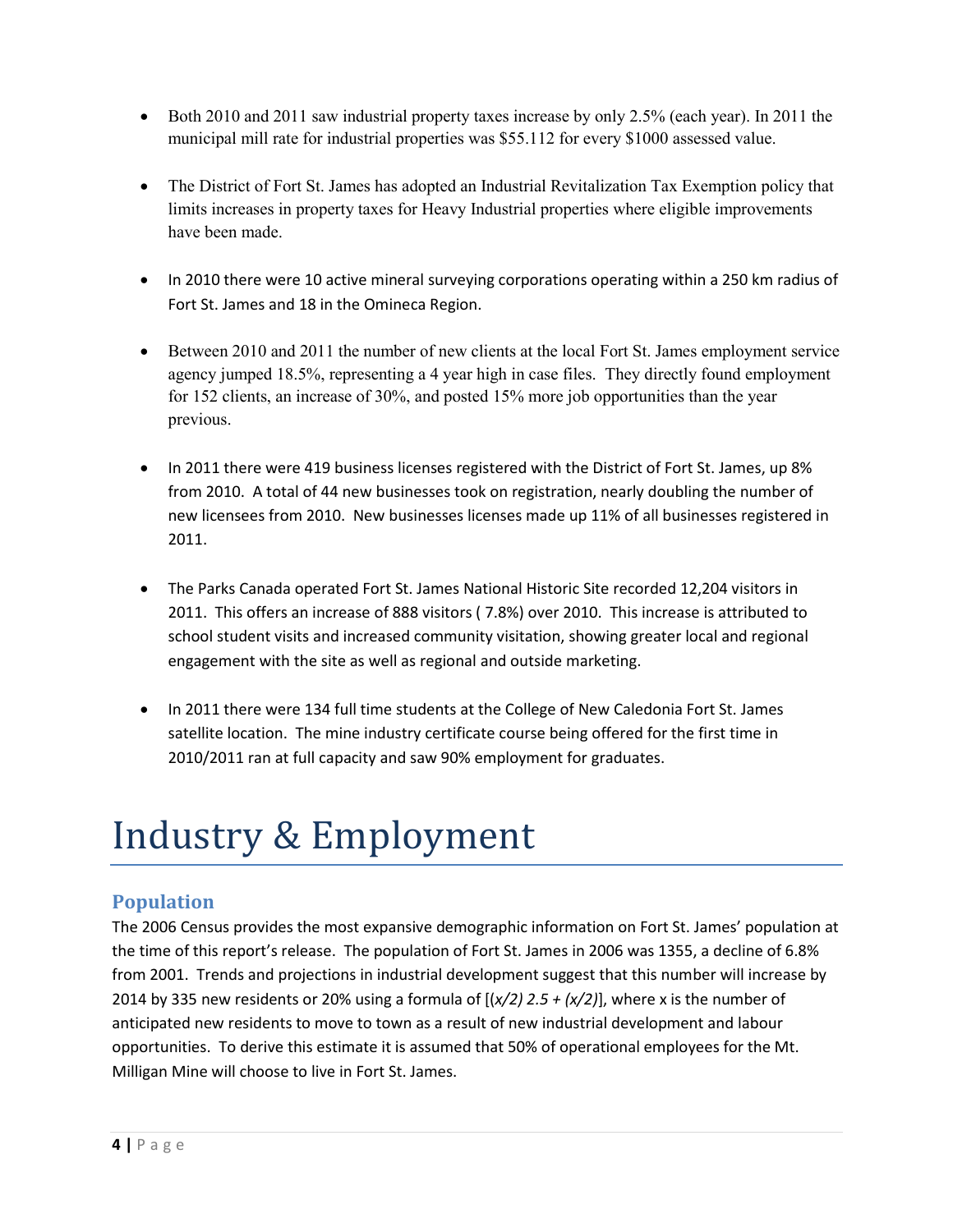The 2011 Census' preliminary statistics on population show Fort St. James as the second-fastest growing community in all of British Columbia, with a growth rate of 25%. From 2006 to 2011 the recorded population grew from 1355 to 1691. The Regional District of Bulkley-Nechako Area C, which borders Fort St. James saw an increase in population of 5.5% from 2006 to 2011, increasing from 1355 to 1429.

#### **Household Income**

The level of household income in Fort St. James was \$67,671 in 2005, 28% higher than the provincial average of \$52,709 per household for the same year. Projections anticipate average household income to rise with the opening of the Mt. Milligan Mine in 2013 and Fort Green Energy in 2014.

#### **Industrial Taxation**

In 2011 the municipal mill rate for industrial properties was \$55.112 for every \$1000 assessed value. Both 2011 and 2010 saw industrial property taxes increase by only 2.5% per year. In 2009 the industrial property tax was increased by only 2% and in 2008 and 2007 it was not increased at all.

The District of Fort St. James has adopted an Industrial Revitalization Tax Exemption policy that limits increases in property taxes for Heavy Industrial properties where eligible improvements have been made. Exemptions are based on a percentage of the assessed value of the new improvements and are in effect for five years following the construction.

#### **Workforce Distribution**

Data collected from the 2006 Census indicates a wide range of employment in primary industry and processing which is commonly viewed as a leading employer of residents in Fort St. James. It should be taken into consideration when looking at the employment sector distribution in Figure 1 (below), that the roles of people in finance and administration departments, trades, transport, and equipment operators, processing, and manufacturing are often intrinsically linked to primary industry and resource extraction.

To illustrate this we can look at the employment numbers of the major sawmill operators in the District: Conifex (then Pope & Talbot), Stuart Lake Logging, Apollo Forest Products, K&D Logging, T'loh Forest Products and Northern Interior Forest Products. Combined, the 6 operators employed 466 people in 2005, or 61% of the local workforce. This dependence on forestry as a primary economic driver for Fort St. James was demonstrated in 2008 with the closure of two mills at that time: Stuart Lake Lumber and Pope & Talbot Ltd. It is estimated that as a result of the two mill closures and slow-down in the industry, an estimated 485 local residents from Fort St. James and the Regional District of Bulkley-Nechako Electoral Area "C" found themselves unemployed. At that time some chose to leave town, while most others chose to stay rooted in the community (*Smith, Mark*). In 2008 Pope & Talbot was purchased by Conifex and re-opened to hire back the 220 hourly employees previously employed at Pope & Talbot from the District and the Regional District. The anticipated diversification of local industry and employment sectors through the addition of the Mt. Milligan Mine will help to insulate Fort St. James against economic hard times and shifts in employment.

**Figure 1) Workforce Distribution 2005** 

| <b>Sectors of Employment</b> | <b>Number Employed</b> | Percentage of Total Workforce |
|------------------------------|------------------------|-------------------------------|
|                              |                        |                               |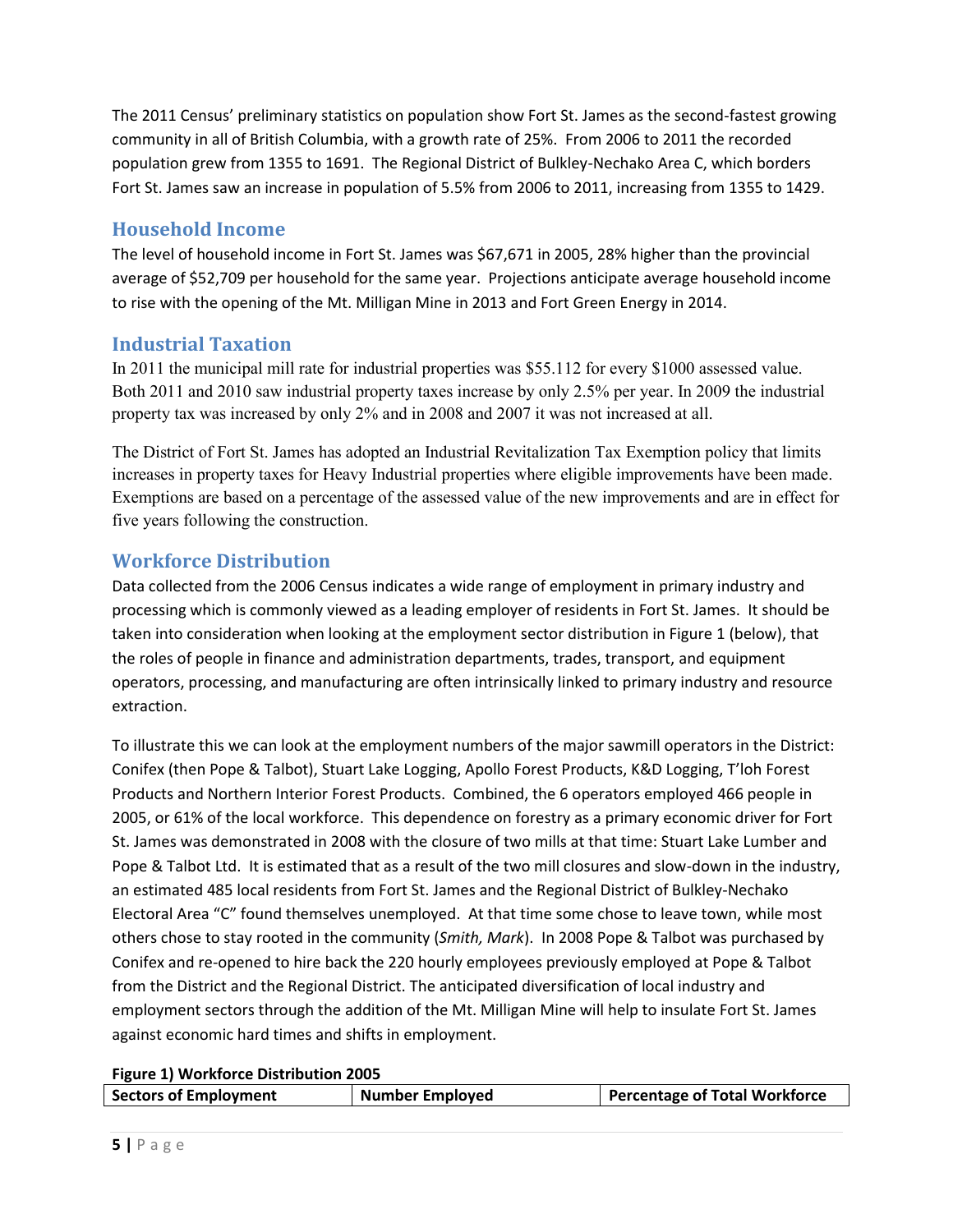| Sales & Service                  | 165 | 21.6% |
|----------------------------------|-----|-------|
| Trades, Transport & Equipment    | 160 | 20.9  |
| Operations                       |     |       |
| Social Sciences, Govt. Services, | 85  | 11.1  |
| Religion, Education              |     |       |
| Business, Finance & Admin        | 80  | 10.5  |
| Processing, Manufacturing &      | 75  | 9.8   |
| <b>Utilities</b>                 |     |       |
| Natural & Applied Sciences &     | 70  | 9.2   |
| Related                          |     |       |
| Primary Industries               | 50  | 6.5   |
| Health                           | 45  | 5.9   |
| Management                       | 35  | 4.6   |
| <b>Total</b>                     | 765 | 100%  |

*(Statistics Canada 2006)* 

### **Projected Industrial Developments:**

### **Figure 2) Projected Industrial Developments 2012 - 2014**

| Project                                                          | <b>Estimated Timelines</b>                                                                                                                                                                                                                        | Estimated                                                                                                                                                                                                               | <b>Additional Notes</b>                                                                                                                                                                    |
|------------------------------------------------------------------|---------------------------------------------------------------------------------------------------------------------------------------------------------------------------------------------------------------------------------------------------|-------------------------------------------------------------------------------------------------------------------------------------------------------------------------------------------------------------------------|--------------------------------------------------------------------------------------------------------------------------------------------------------------------------------------------|
|                                                                  |                                                                                                                                                                                                                                                   | Employment                                                                                                                                                                                                              |                                                                                                                                                                                            |
| <b>Fort Green Energy</b>                                         | <b>Permitting and</b><br>Environmental<br><b>Assessments: 2011/2012</b><br><b>Construction: Anticipated</b><br>ground-breaking May 2012,<br>Construction $2012 - 2014$<br><b>Commercial Operations:</b><br>April 2014<br>30 year contract with BC | <b>Construction: 80</b><br>workers, no plans<br>for a construction<br>camp, preference<br>is to hire locally,<br>house or<br>accommodate<br>construction<br>workers in FSJ<br><b>Operations: 16</b><br>well-paid highly | Financing is secured:<br>- 20% investment by Dalkia<br>- 80% investment by Fengate<br>(10% offer to First Nations)<br>Sister project in Merrit BC<br><b>Construction Costs: \$140+ Mil</b> |
|                                                                  | Hydro                                                                                                                                                                                                                                             | skilled positions<br>(engineers)                                                                                                                                                                                        |                                                                                                                                                                                            |
| Mt. Milligan Mine/<br><b>Thompson Creek</b><br><b>Metals Co.</b> | Construction: $2010 - 2013$ ,<br>Estimated spending in 2010<br>on construction was \$33Mil.<br>Of a total estimates \$915 Mil.<br><b>Commercial Operations:</b><br>2013<br>Estimated 22-year Mine Life<br>$(a)$ 110,000 tonne per day             | Construction: 650<br>people, worker<br>camp on mine-site<br>Operations: 350<br>people                                                                                                                                   | Mining Course being taught at<br><b>CNC</b><br>Estimated that $200 - 500$ people<br>will be moving to town in 2013                                                                         |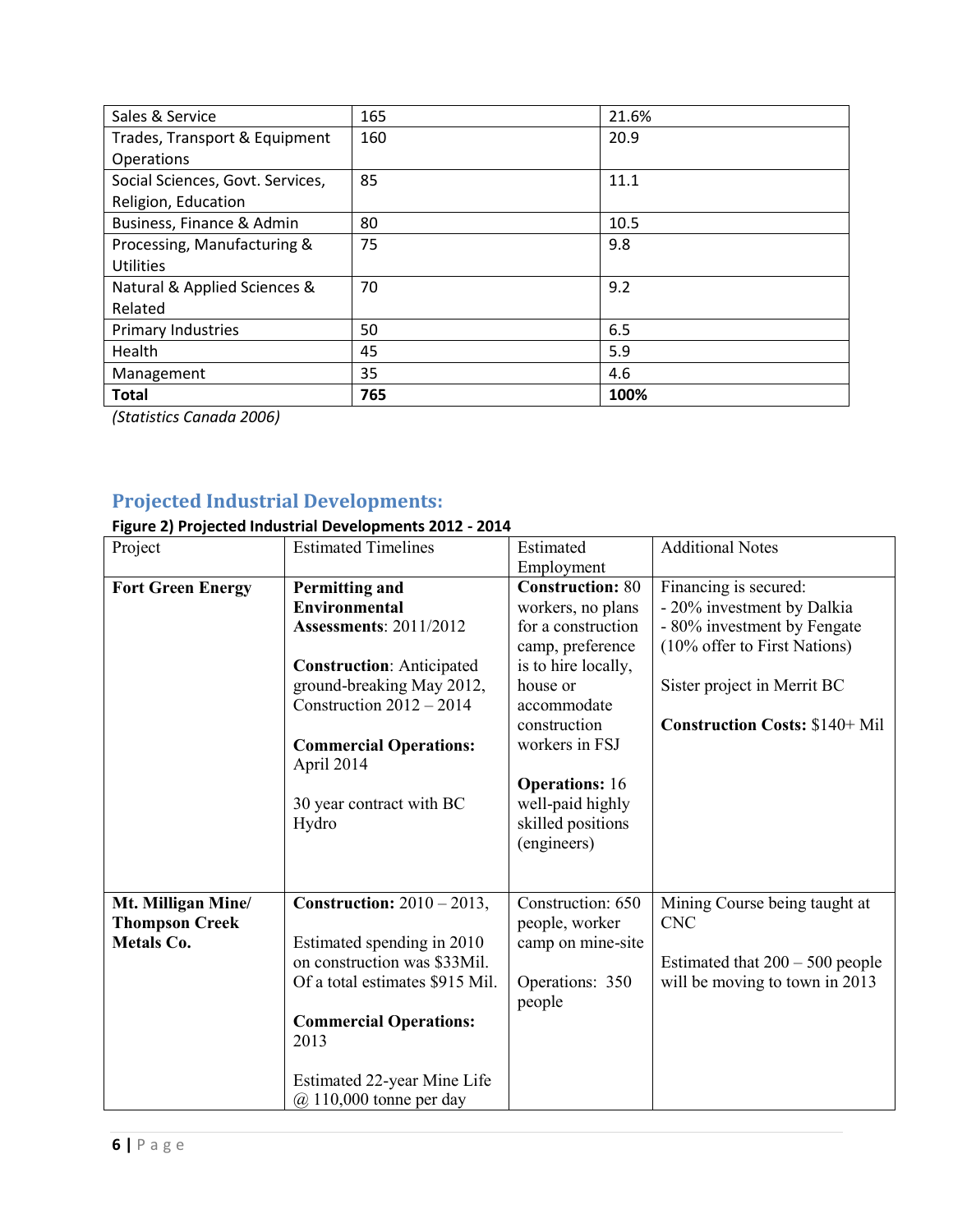| 60,000 tonne<br>produced and |  |
|------------------------------|--|
| processed<br>per<br>day      |  |

#### **Forestry Sector**

The Ministry of Forests and Range report in 2011, 21,714 loads of timber being shipped to local sawmills in Fort St. James. On average each load contains 50 m3 of wood, indicating about 1,085,700 m3 of wood being shipped through licensees Apollo Forest Products, Northern Interior Forest Products (KDL), Conifex Inc. and Stuart Lake Lumber.

According to the Ministry of Forest and Range's Apportionment and Commitments for the Prince George Timber Supply Area, the total annual allowable cut for local licensees as part of the Prince George Timber Supply Area is 1,577,116 m3, (856,746 m3 is permitted annually to local licensees for replaceable forest licenses, 510,000 m3 is permitted annually for non-replaceable local licenses and 210,370 m3 is licensed to local First Nations licensees). The total annual allowable cut for the Prince George Timber Supply Area is roughly 2,300,000 m3. While this report cites the amounts permitted to be cut annually, this does not mean that these levels are fully harvested. Additionally, wood is harvested by and purchased from BC Timber Sales which contributes to the fibre supply used by local sawmill operations.

It is also noteworthy that Conifex Inc. invested in \$30 Million upgrade to the sawmill planer in 2011 in addition to being awarded the "New Exporter of the Year Award" as part of the British Columbia Exporter Awards given out annually in Vancouver.



### **Mineral Surveying**

We can explore the number of geological surveys that are being done in the Omenica region nearby to the District of Fort St. James as a means of tracking economic development. While exploration is an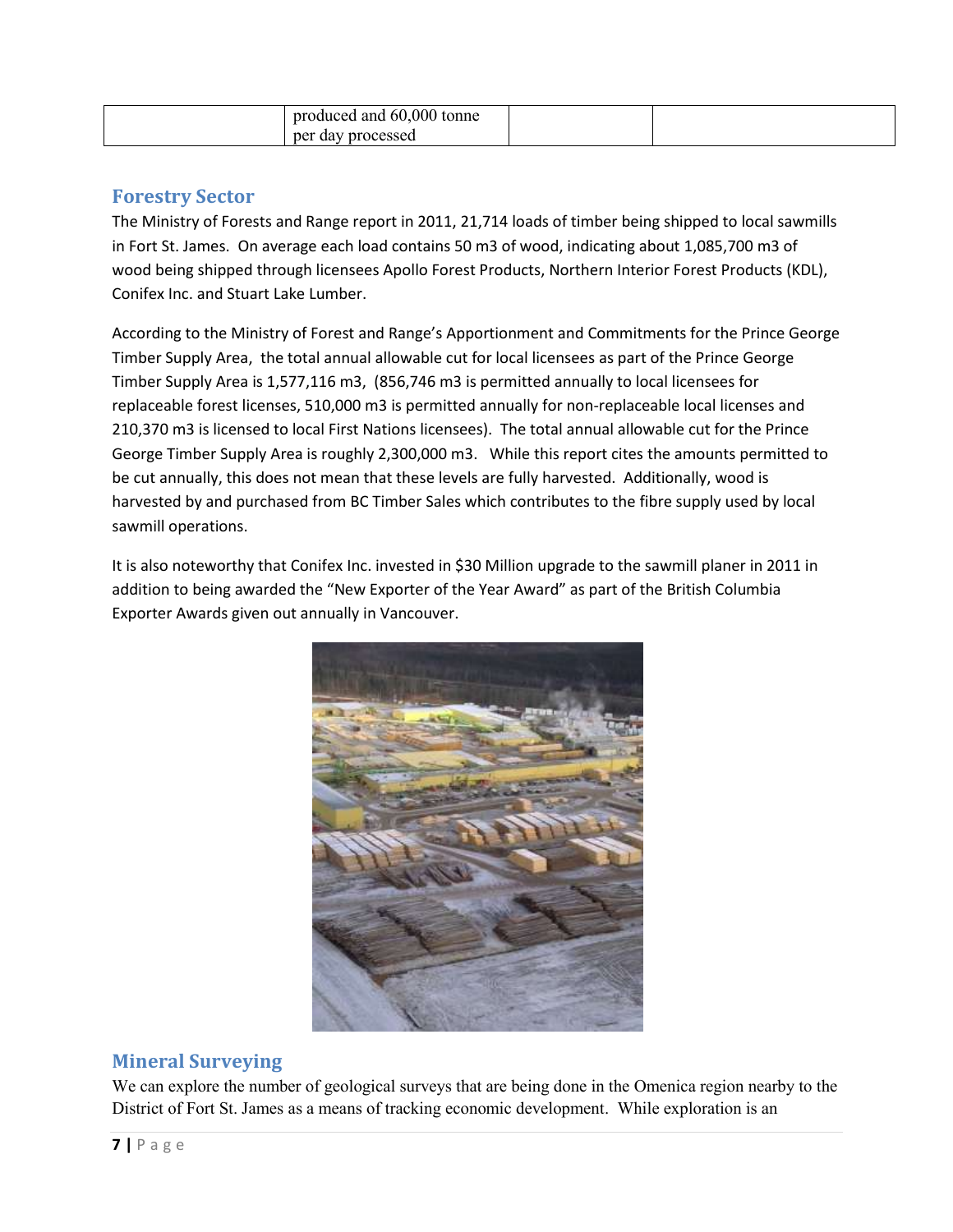indication of corporate and Provincial interest in developing the mining sector, it also provides an economic return for the regions in which exploration is taking place, with accommodations, transportation, products and services as consumables that surveyors will use in communities close to where exploration is occurring, thus supporting the local economy.

According to *Exploration and Mining 2010* about 83 000 m of exploration drilling was conducted in 2010 in the Omenica Region, spread between 18 projects. While data from 2009 is limited due to changes in the defined boundaries of the Omenica Region, the apparent activity level has increased since 2009. In 2010 Xstrata Copper Canada Ltd. and Teck Resources were extensively drilling for porphyry copper-gold deposits between Mt. Milligan and Prince George, as were Cayden Resources Inc, Orestone Mining Corp, and Yankee Hat Minerals Ltd. First Point Minerals Corp and Cliffs Natural Resources Inc explored terrane ultramafic rocks northwest of Fort St. James for a new style of nickel deposit.

Meanwhile Serengeti Resources Inc has been busy 140 km Northwest of Fort St. James drilling on the Kwanika copper-gold property. In a step forward on the project, Serengeti signed an exploration access agreement with Takla Lake First Nation. Nearby Teck Resources generated new exploration targets and earned majority ownership of the Lorraine copper-gold prospect 130 km Northwest of Fort St. James. Oceanside Capital Corp conducted exploration on the Indata property at a nearby proximity to Fort St. James, west of the Pinci fault.

| <b>Exploration Co.</b> | Claim             | <b>Minerals</b> | Geographic          | Number of       |
|------------------------|-------------------|-----------------|---------------------|-----------------|
|                        |                   |                 | Location            | holes/distance  |
|                        |                   |                 |                     | in 2010         |
| <b>Orestone Mining</b> | Captain           | Cu, Au          | 30 km south of Mt.  | Generating      |
| Corp                   |                   |                 | Milligan            | exploration     |
|                        |                   |                 |                     | targets         |
| <b>Silver Quest</b>    | Chuchi North      |                 | 50 km northwest of  |                 |
| Resources Ltd          |                   |                 | Mt. Milligan        |                 |
| Yankee Hat             | Fran              | Cu, Au          | 25 km southwest of  | Generating      |
| Minerals Ltd.          |                   |                 | Mt. Milligan        | exploration     |
|                        |                   |                 |                     | targets,        |
|                        |                   |                 |                     | Previous        |
|                        |                   |                 |                     | exploration of  |
|                        |                   |                 |                     | 71 holes        |
| Oceanside Capital      | Indata            | Au, quartz      | 130 km northwest    | 5000 m drill    |
| Corp                   |                   |                 | of Fort St. James   | program         |
|                        |                   |                 | (west of Pinchi     | planned for     |
|                        |                   |                 | fault) $/25$ km     | 2011.           |
|                        |                   |                 | southeast of Mt.    |                 |
|                        |                   |                 | Milligan            |                 |
| Serengeti              | Kwanika           | Cu, Au          | 140 km northwest    | 31 holes/       |
| Resources Inc          |                   |                 | of Fort St. James   | 7600m           |
| <b>Teck Resources</b>  | Lorraine          | Cu, Au          | 130 km northwest    | Generating      |
| Limited                |                   |                 | of Fort St. James   | exploration     |
|                        |                   |                 |                     | targets         |
| Thompson Creek         | Mt Milligan       | Cu, Au          | 95 km from Fort St. | Construction is |
| Metals Co.             |                   |                 | James               | ongoing         |
| Terracad               | Mt Milligan North |                 |                     | Generating      |

**Figure 3) Geological Surveys and Mineral Exploration Within a 250 km Radius of Fort St. James**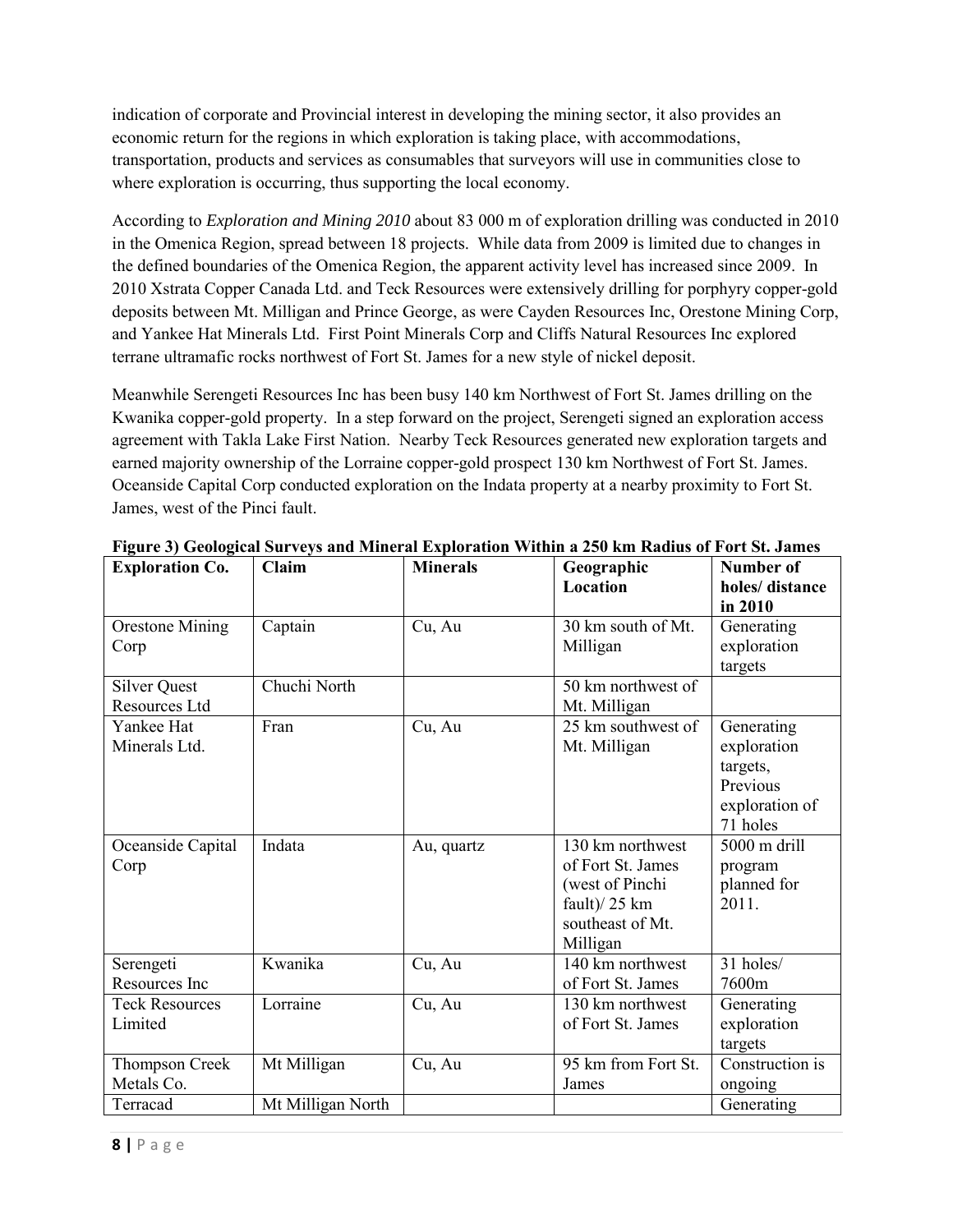| Geological                   |                           |        |                                                                   | exploration                              |
|------------------------------|---------------------------|--------|-------------------------------------------------------------------|------------------------------------------|
| Services                     |                           |        |                                                                   | targets                                  |
| Xtrata Copper<br>Canada Ltd. | Prince George<br>Porphyry | Cu, Au | 12 claim blocks<br>between Prince<br>George and Fort St.<br>James | Generating<br>exploration<br>targets     |
| Cayden Resources<br>Inc      | Wildcat                   | Cu, Au | 12 km southwest of<br>Mt. Milligan                                | 12 holes/2200<br>m (planned for<br>2011) |

*(Exploration and Mining 2010)* 

### **Business Start-up**

The District of Fort St. James maintains a database of municipal business licenses. It is mandated by a municipal bylaw that all businesses operating in the District boundaries must register with a municipal business license. Business licenses can be purchased seasonally and range from \$50 - \$200.

In 2011 there were 419 business licenses registered with the District of Fort St. James, up 8% from 2010. A total of 44 new businesses took on registration, nearly doubling the number of new licenses in 2010. New businesses licenses made up 11% of all businesses registered in 2011. In 2011, 12% of businesses did not renew their licenses from 2010 to 2011, either due to choice or closing of the business.

#### **Employment Services**

Fort Outreach Employment Services is a provincially funded employment agency which operates in Fort St. James.

Between 2010 and 2011 the number of new case files at Fort Outreach increased from 183 files to 217. Each case file represents a client seeking employment. This jump of 34 new cases represents an increase of 18.5% and a 4 year high in case files.

In 2011 Fort Outreach directly found employment for 152 clients (compared to 117 in 2010 – an increase of 30%). They posted 497 job listings (up 15% from 2010) and had an average number of walk-in traffic to their office, recording 3274 visits.

As described by Fort Outreach Employment Services, there are roughly 20 case files which are carried over from any given year, with the remaining files finding employment or starting personal businesses, either through their own pursuits or directly through Fort Outreach. Fort Outreach attributes their increase in new clients in 2011to prospective workers coming to Fort St. James with the intention of applying for vacancies with the Mt. Milligan Mine and local sawmills as a labour vacuum is created in the local workforce.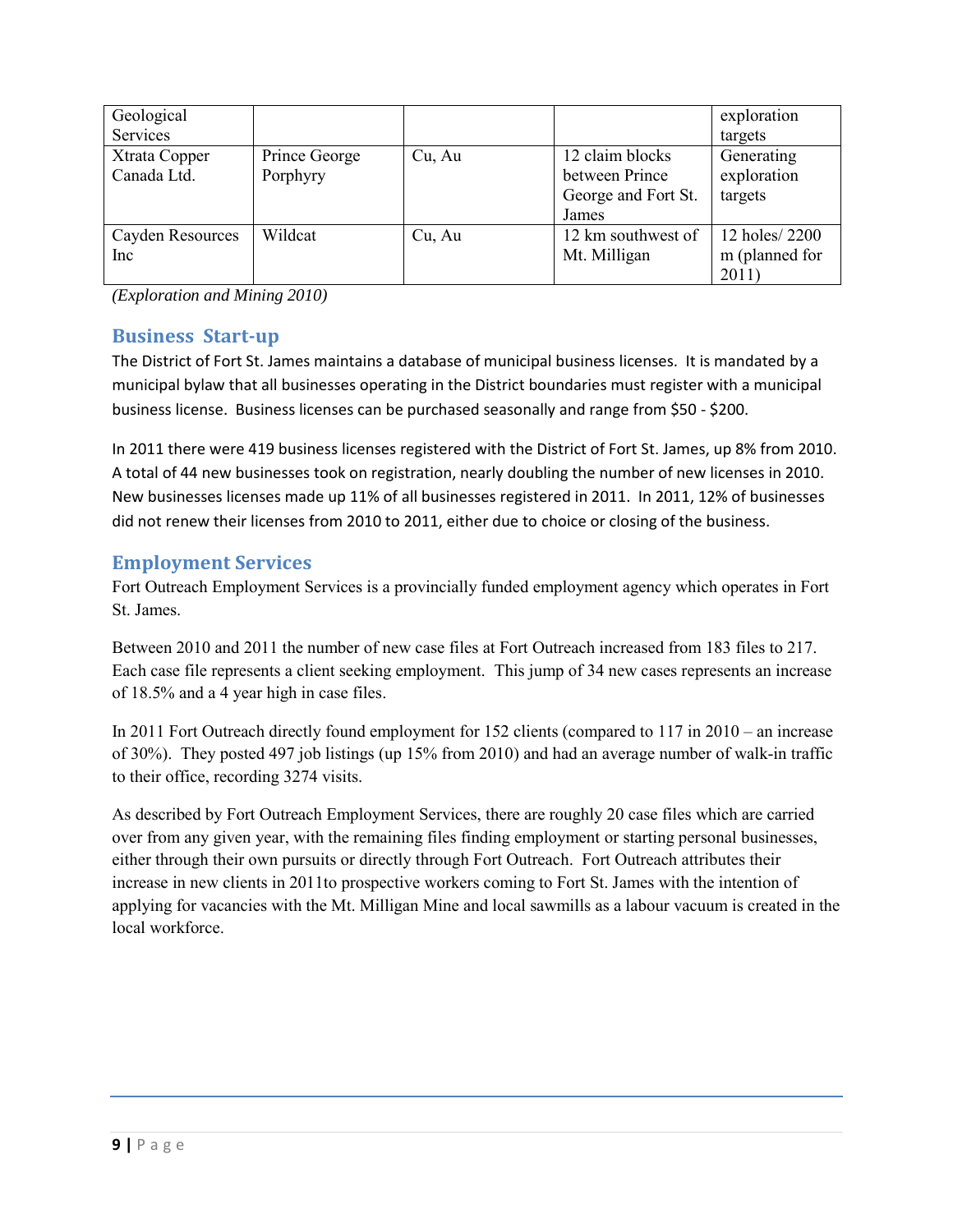## Construction and Property Values:

### **Construction**

Construction in Fort St. James is an indicator of economic development in that it allows us perspective on capital investments being made in our area in regard to industry, business and private residences. The District of Fort St. James offers permitting for major construction developments within municipal boundaries. Permits are issued by a building inspector who maintains records on value and type of permits approved.

In 2011 the District saw \$3,391,267 in permitted construction. This is down \$131,733 or 3.8% from 2010 numbers, however is still keeping in line with a 5 year high in construction levels, as can be seen in the chart below.

In 2011 construction permits were focused 68% on private residential, 20% on commercial, 7% industrial, 3% on public infrastructure and less than 3% on educational and demolitions. There were a total of 19 permits approved and 14 new residences built.

In 2010 construction permitting was directed at 55% towards public infrastructure (municipal), 30% to industrial upgrades, 4% to commercial upgrades and 11% private residential. There were a total of 14 permits approved and 2 new residential dwellings built.

Three construction projects of significance which took place between 2010 and 2011 which did not require permitting are the \$1.2 Million Downtown Revitalization Project, the start of construction on the \$12 Mil Nak'albun Elementary School, and the \$30 Million planer upgrade at Conifex Inc.

| $+$<br>Year | <b>Total</b> | <b>Number of</b>             | <b>High-value Construction Projects</b> |
|-------------|--------------|------------------------------|-----------------------------------------|
|             | <b>Value</b> | <b>Permits</b>               |                                         |
| 2006        | 1,554,617    | Total: 21                    | \$448,517 MOF Reno                      |
|             |              | New residential<br>builds: 3 | Apollo mill addition \$303,900          |
| 2007        | 2,154,000    | Total: 31                    | Apollo Mobile Shop \$1,400,000          |
|             |              | New residential              |                                         |
|             |              | builds: 3                    |                                         |
| 2008        | 1,428,000    | Total:12                     | $CNC = $1,000,000$ interior renovations |
|             |              |                              |                                         |
|             |              | New residential              |                                         |
|             |              | builds: 1                    |                                         |
| 2009        | 244,000      | Total: 12                    |                                         |
|             |              | New residential              |                                         |
|             |              | builds:2                     |                                         |
| 2010        | 3,523,000    | Total:14                     | \$1,900,000 Fort Forum Arena            |
|             |              | New residential              | 870,000 Conifex                         |
|             |              | builds: 2                    |                                         |
| 2011        | 3,391,267    | Total: 19                    |                                         |

**Figure 4) Construction Permit Summary for Fort St. James, 2006 – 2011**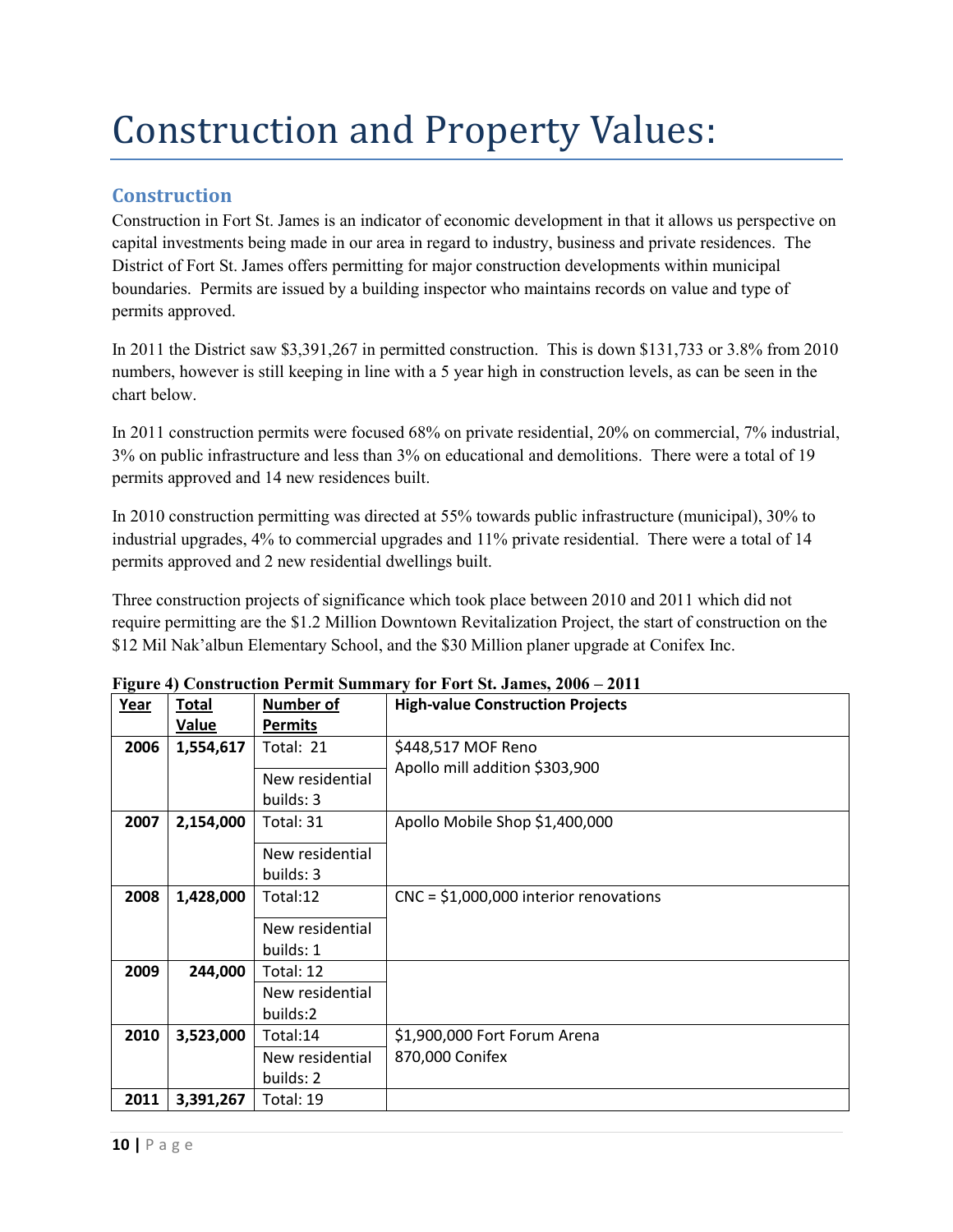| New residential |  |
|-----------------|--|
| builds: 5 (14   |  |
| units total)    |  |

Construction in the Regional District Electoral Area C also gives an indication of economic development in Fort St. James, as many area residents are locally employed. In 2011 Electoral Area C \$950,150 of construction was permitted, (compared to \$504,140 in 2010). There were 19 permits, of which 8 were new residences or modular homes. In 2010 there were a total of 8 permits for Area C, 4 of which were new residences.

### **Property Values**

BC Assessment determines ownership and tax liability, classifies and values each property in British Columbia. To meet its goal, BC Assessment completes an Assessment Roll every December 31. The Assessment Roll is used by tax jurisdictions to form the basis of their Tax Rolls. Tax jurisdictions set tax rates for each of the nine property classes.

As measured by BC Assessment, overall property values in Fort St. James increased in 2011 from \$144 Million in 2011 to \$161 Million in 2012. While some of this change can be attributed to the subdivisions, rezoning and new construction seen within the district, it also reflects changes in market values. Businesses saw the highest increase in values at 19.09% while residential properties saw an overall increase of 16.66% for single family units. This increase of nearly 17% for residential properties is the 3<sup>rd</sup> highest in British Columbia and can be compared to the Prince George regional average of 2.36% increase. Light industry saw an increase of 3.58% and major industry increase of 1.41% in value in 2011.

The increase of 19% in business values can be attributed in part to the terrific work of the Downtown Revitalization Project which took place in 2009/2010 as a partnership between the District of Fort St. James and the Fort St. James Chamber of Commerce. This project saw upgrades to the facades of nearly all downtown businesses as well as a number of innovations made in the communication tools, promotions and walkability of the downtown core. The regional average for the Prince George region's business properties was an increase of 6%.

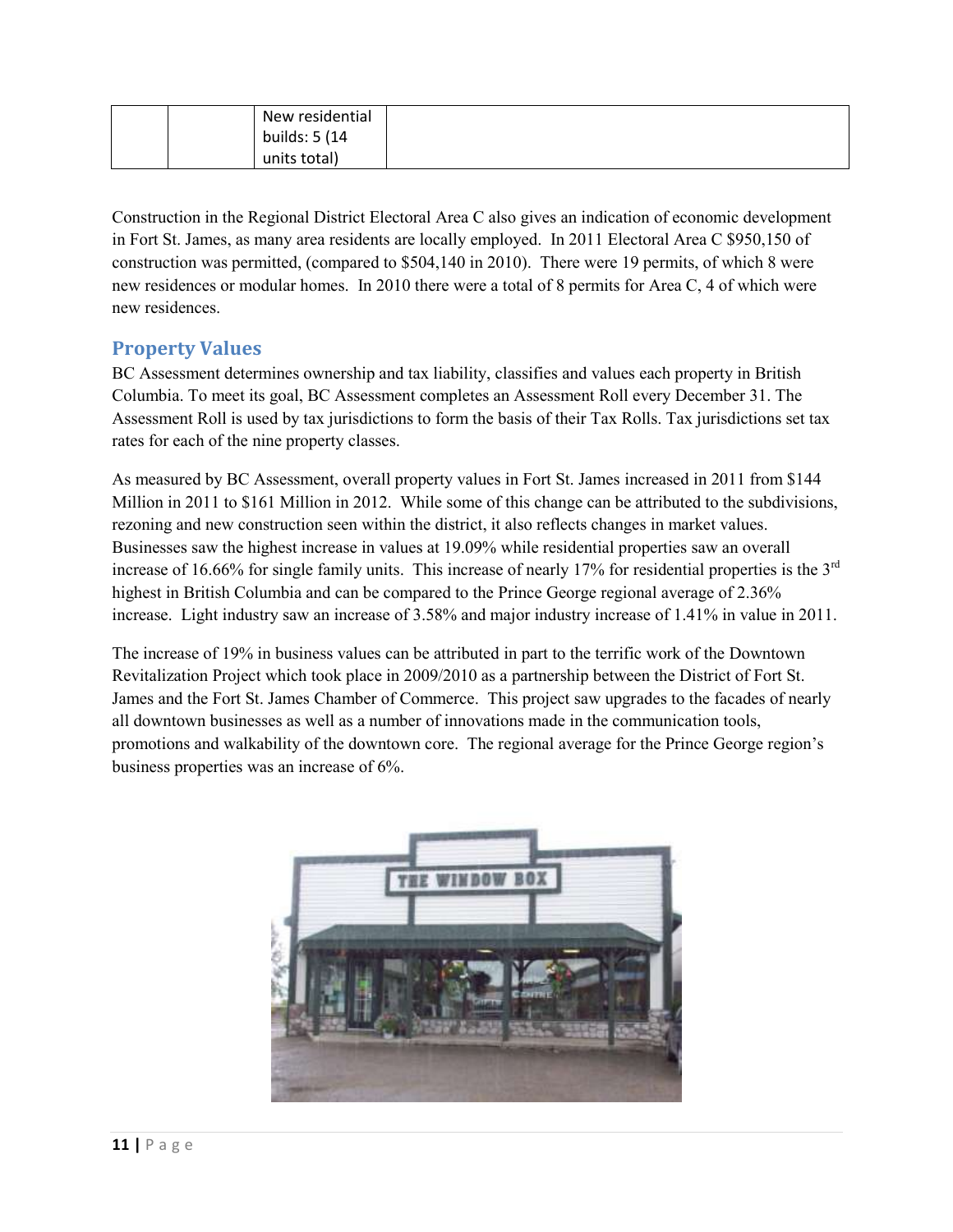### **Real Estate Availability**

As of January 2012 there were three of the four real estate service providers who were willing to share information on housing availability and cost. Amongst the three service providers there were a total of 32 residential units available for sale, with costs ranging from \$95,000 to \$629,000. There were 10 commercial properties listed for sale and they ranged between \$40,000 to \$1,390,000.

### Tourism:

### **Fort St. James Visitor Information Centre: Visitor Statistics and Profile**

The Chamber of Commerce in Fort St. James is contracted by the municipality to operate a Visitor Information Centre. The operators track attendance statistics and visitor inquiries to the site on a monthly and annual basis.

In July and August of 2011 there were recorded 1213 visitors to the Visitor Information Centre, down 23% from 2010 during the same months the previous year. While this number was up from 2008, it still represents a 3 year low. In 2010 the Visitor Information Centre saw an increase of 165 attendees, up 12% from 2009.

A documented drop in local usage can possibly offer suggestion as to where the drop originates from, though the reasons why the Visitor Information Centre is being accessed less frequently by locals is difficult to determine based on the data collected. In 2011 local visitors to the Visitor Information Centre made up 11% of respondents to the Visitor Information Centre survey. In 2010 local visitors made up 30% of this demographic.

Of those who completed the visitor information survey in 2011, the percentage of visitors from Europe surpassed those visiting locally and from other areas of BC. On average in attendance during July/August of 2011, 10% of all visitors were from elsewhere in BC, 11% were local, while European visitors comprised 26% of visitations. The remainder of visitors was comprised of Canadians from other provinces (principally Alberta), Americans (principally from California and Washington) and Asians.

As recorded by the Fort St. James Visitor Information Centre, in 2011 (of those who participated in the research), 76% of all visitors came to Fort St. James for a one-day visit. This suggests a strong market of day-trippers from surrounding communities (e.g. Vanderhoof, Burns Lake, Prince George), and also of tourist markets who plan to spend a number of days in the Region while making Fort St. James a oneday stop in their journeys. Those who stayed for a one night visit were significantly lower in numbers at a visitation rate of 8%, and those who stayed for two, three, or more nights were even less frequent.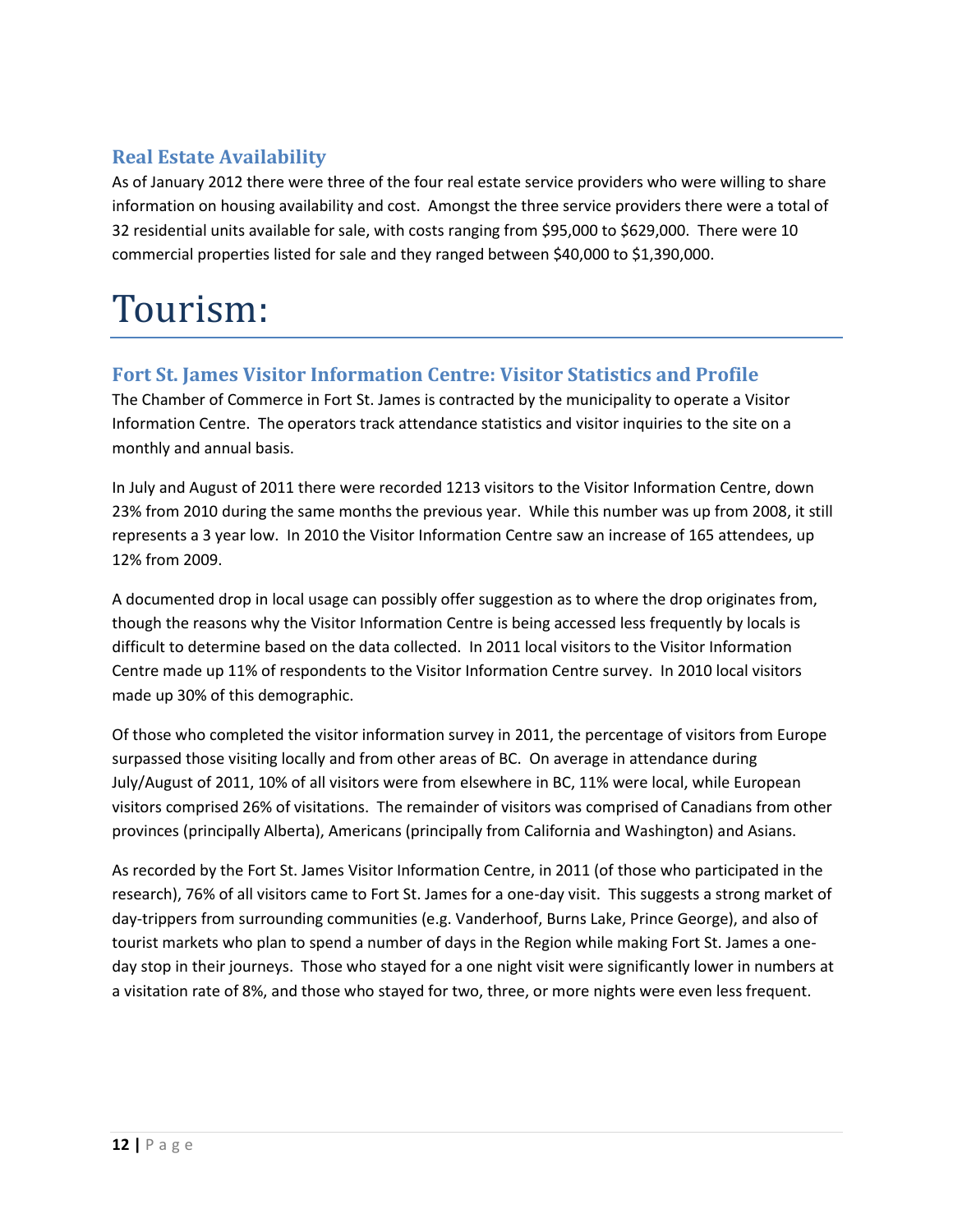

#### **Fort St. James National Historic Site**

The Parks Canada operated Fort St. James National Historic Site recorded 12,204 visitors in 2011. This offers an increase of 888 visitors, 7.8% over 2010. This increase is attributed to school student visits and increased community visitation, showing greater local and regional engagement with the site.

Postal code research conducted by the National Historic Site in 2011 found that of 2228 visitors who participated in the research, 53% of all visitors were Canadian, with 80% of those visitors coming from within BC and 40% coming from less than 100km away. 31% of respondents came from European locations, with the strongest contingency travelling from Germany and Switzerland.

### Education:

Fort St. James is home to three Elementary Schools, a High School, and a satellite campus for the College of New Caledonia. David Hoy Elementary School, Sowchea Elementary School and Fort St. James Secondary School all are operated by British Columbia School District No. 91 (Nechako Lakes). Nak'albun Elementary School, is an independent school operated by the Nak'azdli First Nation Band.

### **Sowchea Elementary School:**

Enrollment at Sowchea Elementary School for 2011 was consistent with that of 2010 with 125 full time students from K – 7 and 10 preschool enrollments. Another 12 students are expected to enroll in the Kindergarten class for 2012/13. Registration for Sowchea Elementary School for the 2012/13 academic year begins March 19, 2012.

#### **Nak'albun Elementary School:**

Enrollment at Nak'albun Elementary School for 2011 was 95 full time students, up 13 students compared to 2010. An additional class was added in 2011 to accommodate full-grade classes from Kindergarten to Grade 5, with a split grade class being offered for grades 6 and 7. Classroom staff to student ratio remained quite low at 1:5; 1 classroom staff person for every 5 students. Nak'albun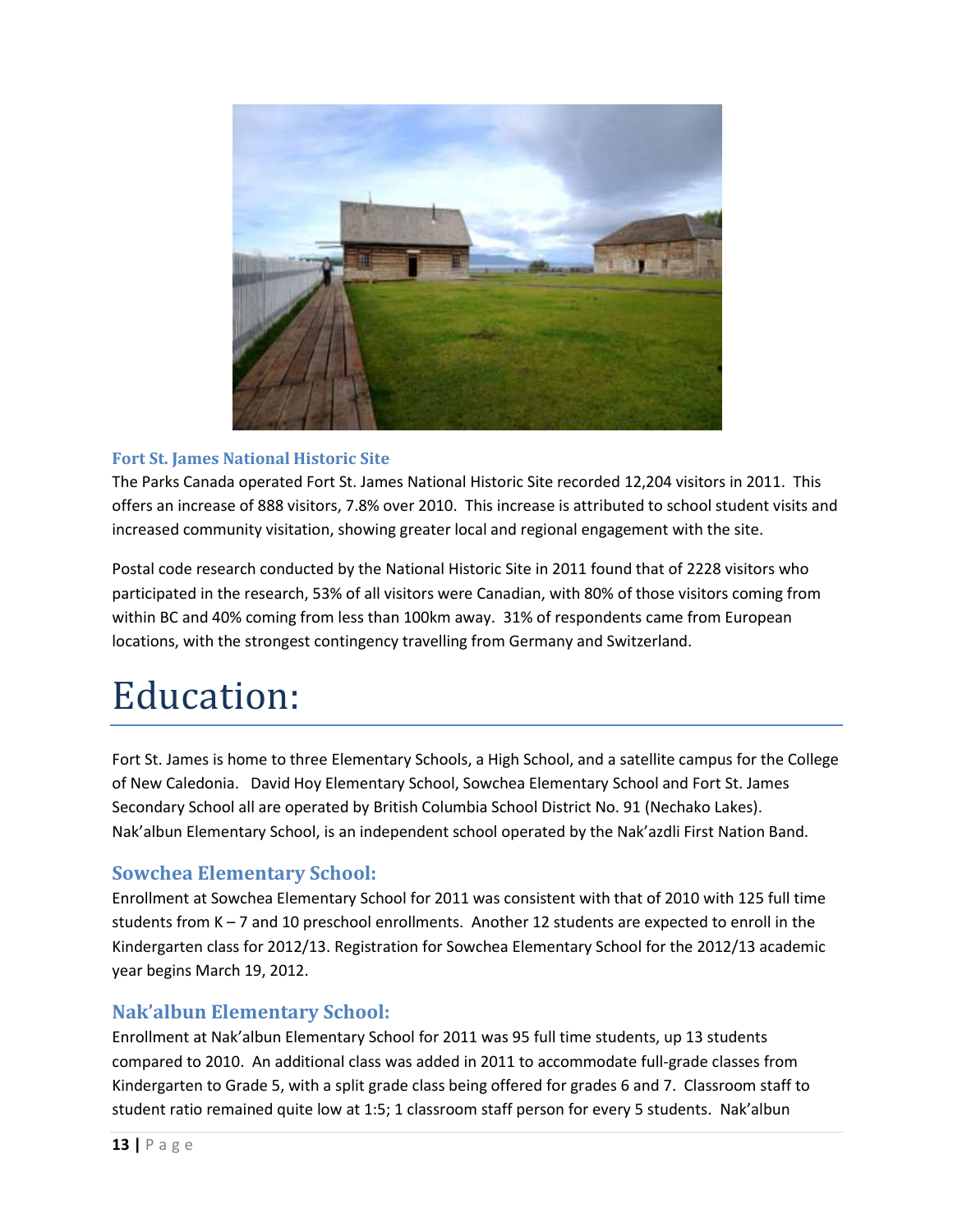Elementary School is open to all community members who have an interest in learning BC Curriculum with an emphasis on Carrier and First Nations culture. In 2011 Nak'albun began construction of a new school facility with the pouring of foundations and installation of a geothermal heating system. The new school is anticipated to be accessible as of September 2013 academic year and will be complete December 2013. Estimated costs for the construction project are roughly \$12 Million. Based on the preschool enrollment for 2011/12, Nak'albun Elementary is expecting 15 new students to move into the September 2012 Kindergarten program.

### **David Hoy Elementary School:**

Enrollment at David Hoy Elementary School was down 26 students in 2011 compared to 2010, with a total of 214 students registered for the 2011/12 academic year. David Hoy Elementary employs 34 staff people, of which 14 are teachers and 12 are classroom support workers. Classroom staff to student ratio is low, at 1:8 with 1 classroom staff person for every 8 students. Registration at David Hoy Elementary for the 2012/13 academic year begins March 19, 2012.

#### **Fort St. James Secondary School:**

The Fort St. James Secondary School employed 51 people in 2011, 40 of which were teachers and support staff. With an enrollment of 333 students for the 2011/12 academic year, FSJSS offered a 1:8 student ratio. Enrollment was down in 2011 from 360 to 333, a drop of less than 7.5%.

### **College of New Caledonia:**

The College of New Caledonia operates a satellite campus in Fort St. James. In 2011 there were 134 full time students, down 9 students from 2010. The Fort St. James campus saw an increase in First Nations students, from 68 in 2010 to 79 in 2011. Course offerings increased in the Fort St. James/ Vanderhoof/Fraser Lake campuses from 270 to 393 courses and total course enrollments increased from 2878 to 3654. Of the total number of enrollments between the Fort St. James, Vanderhoof and Fraser Lake campuses, Fort St. James makes up approximately 65 – 70%.

The Fort St. James campus operates out of a newly renovated building, the result of a \$1.4 million renovation project in 2008. The campus offers many post-secondary trades and vocational programs, as well as continuing education courses that target workplace skills enhancement. Video conferencing is offered as a tool at the college, and the computer lab has recently received a total upgrade sponsored by Mt. Milligan Mine. Mt. Milligan/ Thompson Creek Metals has been pro-active in its partnership with the Fort St. James campus to offer opportunities for training in the mining sector to assist in building up a local labour force that will be able to compete for employment with mining operations. This mine industry certificate course ran at full capacity in 2010/2011 and saw 90% employment to graduates from its first year of being offered. Exploration companies First Point Minerals Corp., Serengeti Resources Inc, Xtrata Copper Canada Ltd., Thompson Creek Metals Co., have all booked employees for training in this course. A Mine Processing Certificate program is being developed and will see a September 2012 start.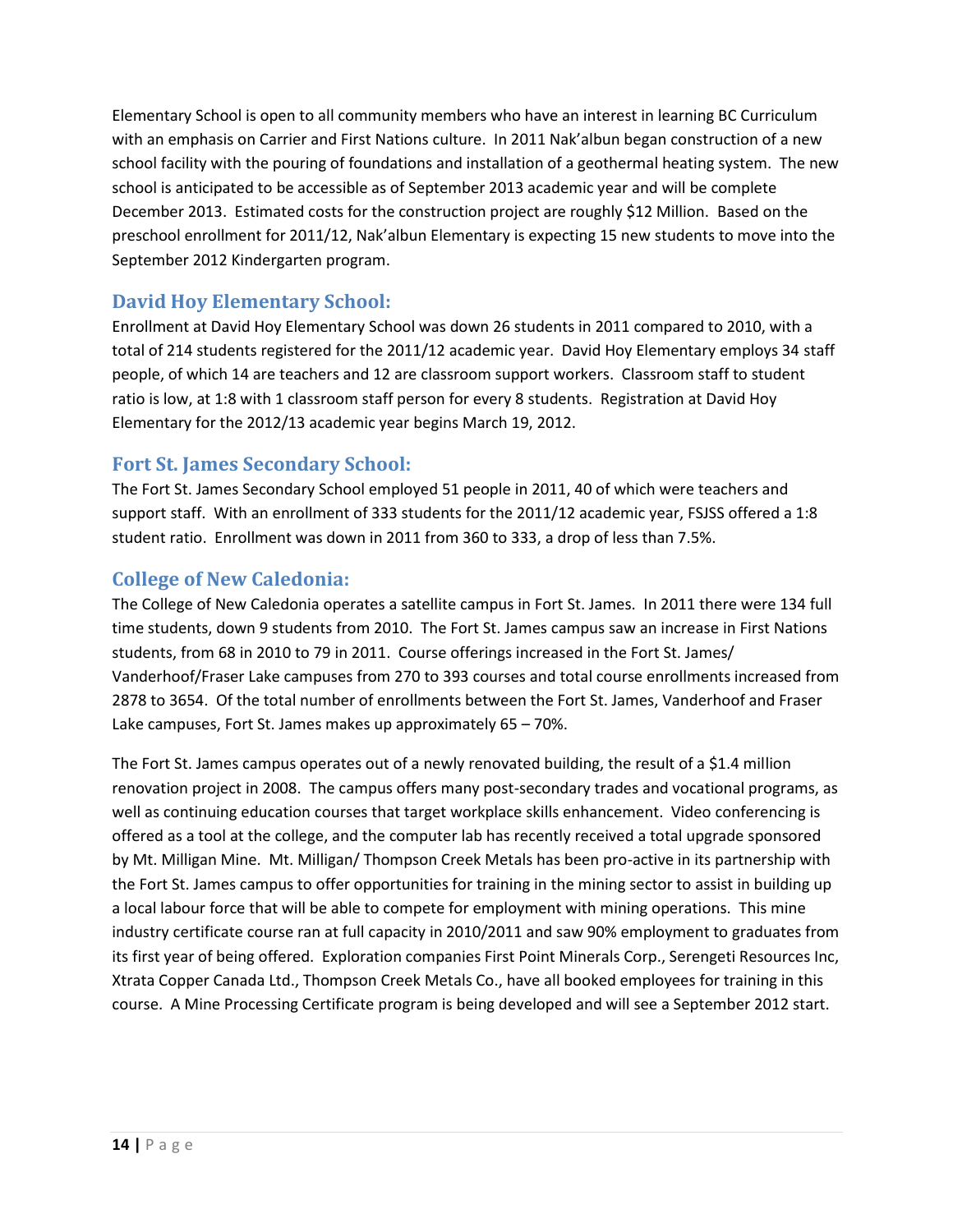### Works Cited

BC Assessment. "BC Assessment 2012 roll taxable values by assessment area and property class (2012 vs. 2011). <http://www.bcassessment.bc.ca/Pages/default.aspx>January 20, 2012.

College of New Caledonia, Nechako- Fort St. James Campus. McCormick, Ann. Supervisor. *Written response.* January 20, 2012.

David Hoy Elementary School. Kuharchuck, Pat. Administrative Assistant. *Written response.* January 18, 2012.

District of Fort St. James, Business Licensing Dept. 2010, 2011.

District of Fort St. James, Building Statistics Annual Reports. 2006 – 2011.

Fort Outreach Employment Services. Palmer, Gordon. Director. *Written response.* January 11, 2012.

Fort St. James Chamber of Commerce. *Visitor Information Centre Statistical Reports 2008 – 2010.* November 14, 2011.

Fort St. James Secondary School. Bruvold, Lisa. Administrative Assistant. *Written response.* January 25, 2012.

Ministry of Forests, British Columbia. *Harvest Billing System: Site Summary Report (Weight Scale Summaries) Groups by District Scaled and Scale Site*. January 12, 2012.

Ministry of Forests and Range, British Columbia. *Apportionment System TSA AAC, Apportionment and Commitments.* November 8, 2011.

Nak'albun Elementary School, *Phone interview*. January 10, 2012.

Parks Canada, Fort St. James National Historic Site. Gedling, Kevin. Product Development Officer. *Written response.* January 18, 2012.

Smith, Mark. "Fort St. James Community Report: A media analysis of recent events associated with forest industry mill closures" Research Associate, Department of Rural Economy, University of Alberta.

Social Science Unit, ERVE Directorate, National Office. "*Market Analysis (postal codes) for Fort St. James National Historic Site".* 2011.

Social Science Unit, Western and Northern Service Centre, Parks Canada. "*Fort St. James National Historic Site of Canada 2005 Visitor Survey".* November 2005.

Sowchea Elementary School. McCormick, Cameron. Principal. *Phone interview.* January 9, 2012.